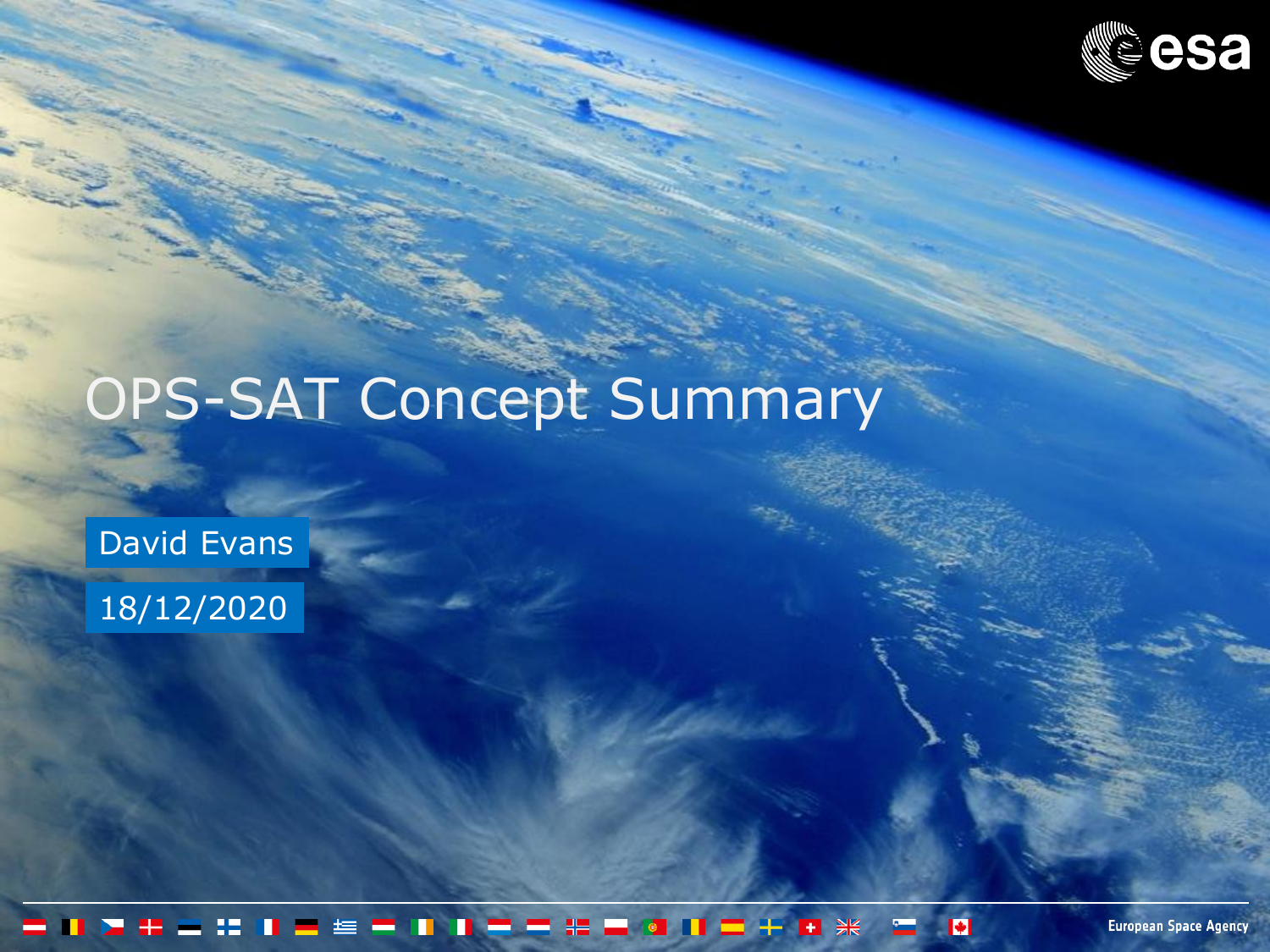## What is OPS-SAT?

3U cubesat launched by ESA on 18<sup>th</sup> Dec 2019

First nanosatellite to be directly owned by ESA and controlled by ESA/ESOC

The result of 7 years of development supported by GSTP and ESOC internal investment

A satellite within a satellite. Control can be swapped between the two and they monitor each other – providing the in-built robustness.

Conceived to break the "has not flown, will not fly" cycle - by allowing real experimentation on critical control functions during flight

Fully equipped with

- 1) a full set of sensors and actuators including a camera, GPS, star tracker and reaction wheels
- 2) High speed X band and S band communication
- 3) Laser receiver
- 4) Software defined radio receiver
- 5) A 800 MHz processor with a reconfigurable FPGA at its heart





**European Space Agency**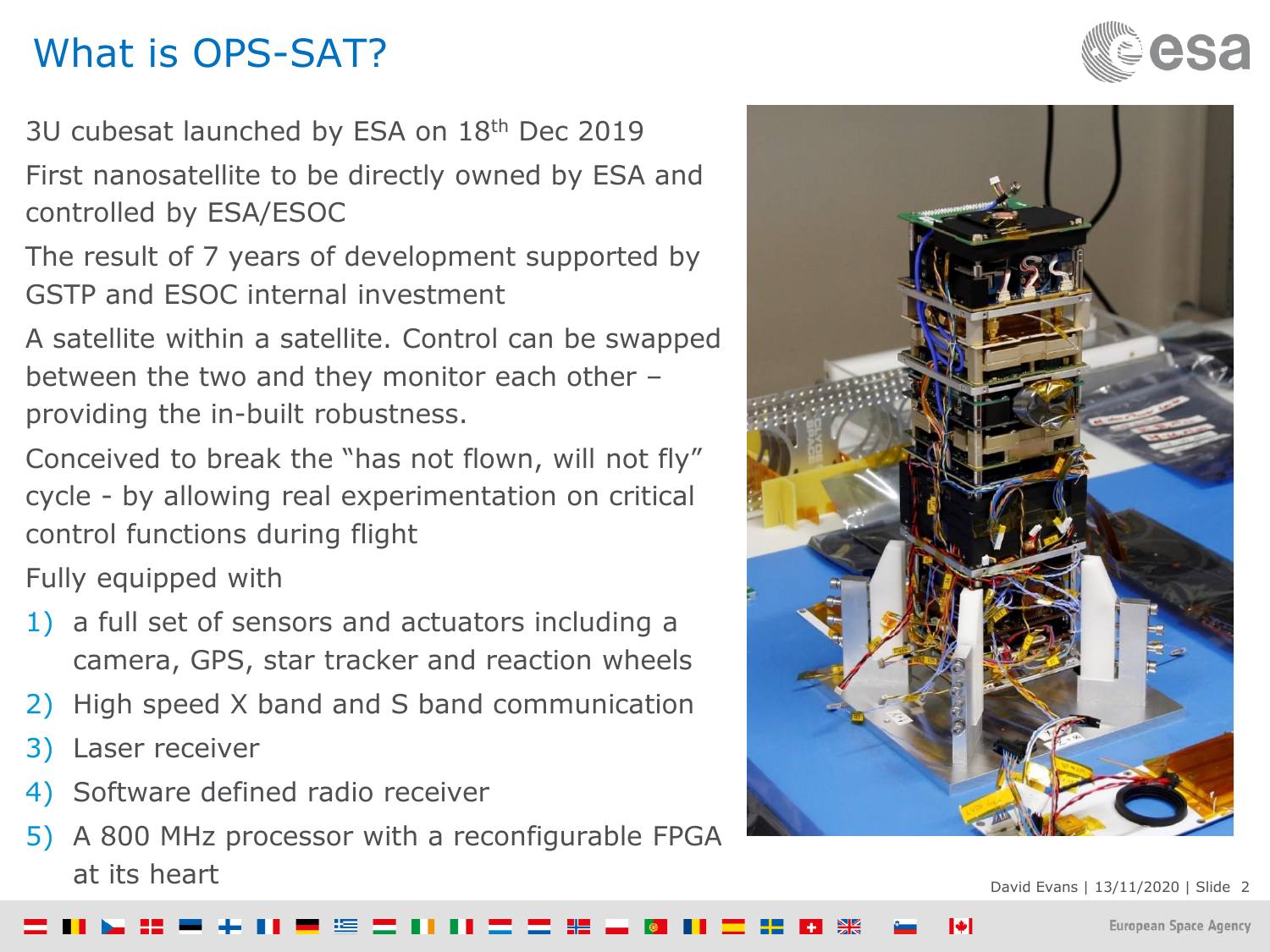### What does ESA get out of OPS-SAT?



OPS-SAT looks like an advanced ESA spacecraft to the ground. The uplink rate is four times higher than any ESA spacecraft; it employs never before flown communication protocols and implements new ESA patents. So by using many new technologies to control the mission every day **we are preparing for the future.**

At the centre of OPS-SAT is a high performance control processor. This allows "normal" software (Linux, JAVA, Python..) to control the entire satellite: rotate, take pictures, classify them, compress them, send them to the ground etc. **Together with our experimenters, we are exploring how all that processing power and open source software can be exploited in space.** 

The processor integrates with a powerful FPGA that allows us to reconfigure its firmware in space. Reconfigurable on-board software caused a revolution in space and this will be just as significant. It is an incredibly powerful technology allowing many algorithms to run in parallel at nanosecond speeds. **Together with our experimenters we are learning how to master this powerful technology safely in flight.**

David Evans | 13/11/2020 | Slide 3